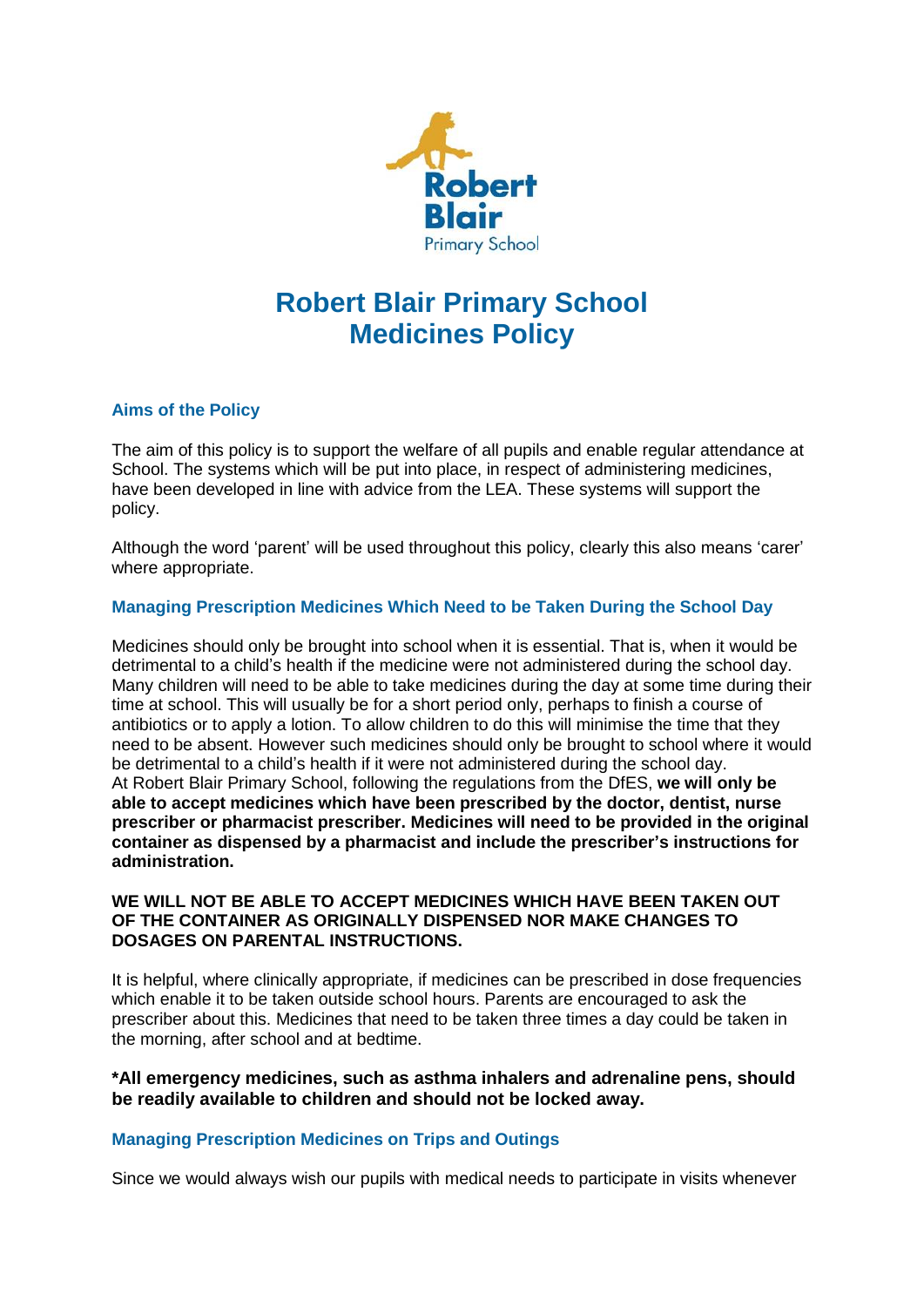possible, we need to consider for each visit what reasonable adjustments will have to be made to enable the children with medical needs to take part in safely managed visits. The risk assessment form which is completed prior to the visit will need to include the necessary steps to include children with medical needs, together with any particular risk assessments for those children. It may be necessary for additional safety measures to be taken for outside visits. Arrangements for taking any necessary medicines will also need to be taken into consideration.

Staff supervising excursions should always be aware of any medical needs and the relevant emergency procedures if appropriate. A copy of any health care plans should be taken on visits in the event of the information being needed in an emergency. It will be the responsibility of the parents to ensure that any medication children take with them on trips and outings is available and in date, handed over to, and collected from, the responsible adult in school.

# **Sporting Activities**

At Robert Blair Primary School, most children with medical conditions can, and indeed are positively encouraged to, participate in physical activities and extra-curricular sport. However, any restrictions on a child's ability to participate in PE should be recorded in their individual health care plan.

Some children may need to take precautionary measures before or during exercise and may also need to be allowed immediate access to their medicines such as asthma inhalers. Health care plans are completed and updated regularly for children who have conditions such as asthma, epilepsy, diabetes or anaphylaxis.

#### **Roles and Responsibilities of Staff Managing the Administration of Medicines and for Administering or Supervising the Administration of Medicines**

No child under 16 should be given medicines without their parent's written consent. Any member of staff giving medicines to a child should check:

- the child's name
- the prescribed dose
- the expiry date
- the written instructions provided by the prescriber on the label or container.

\* If in doubt about any procedure, staff should not administer the medicine but check with the parents or a health professional before taking further action. However in the event of an emergency, and particularly for those pupils who have a care plan, the procedure outlined in the care plan will be followed.

**Each time a medicine is given to a child, the member of staff administering the medicine must complete and record it. The forms for this purpose are held in the appropriate folder in the school office (or in the child's class base in the case of inhalers).** 

#### **By completing these forms, we are demonstrating that we have exercised a duty of care.**

All medicines, apart from asthma inhalers, Epi-pens and other medicines which have been identified as being necessary for the pupil to have with them at all times, will be handed in to the School office. It may then be necessary to refrigerate the medicine, or lock it away in a medicine cupboard. Medicines which need to be refrigerated will be kept in the refrigerator.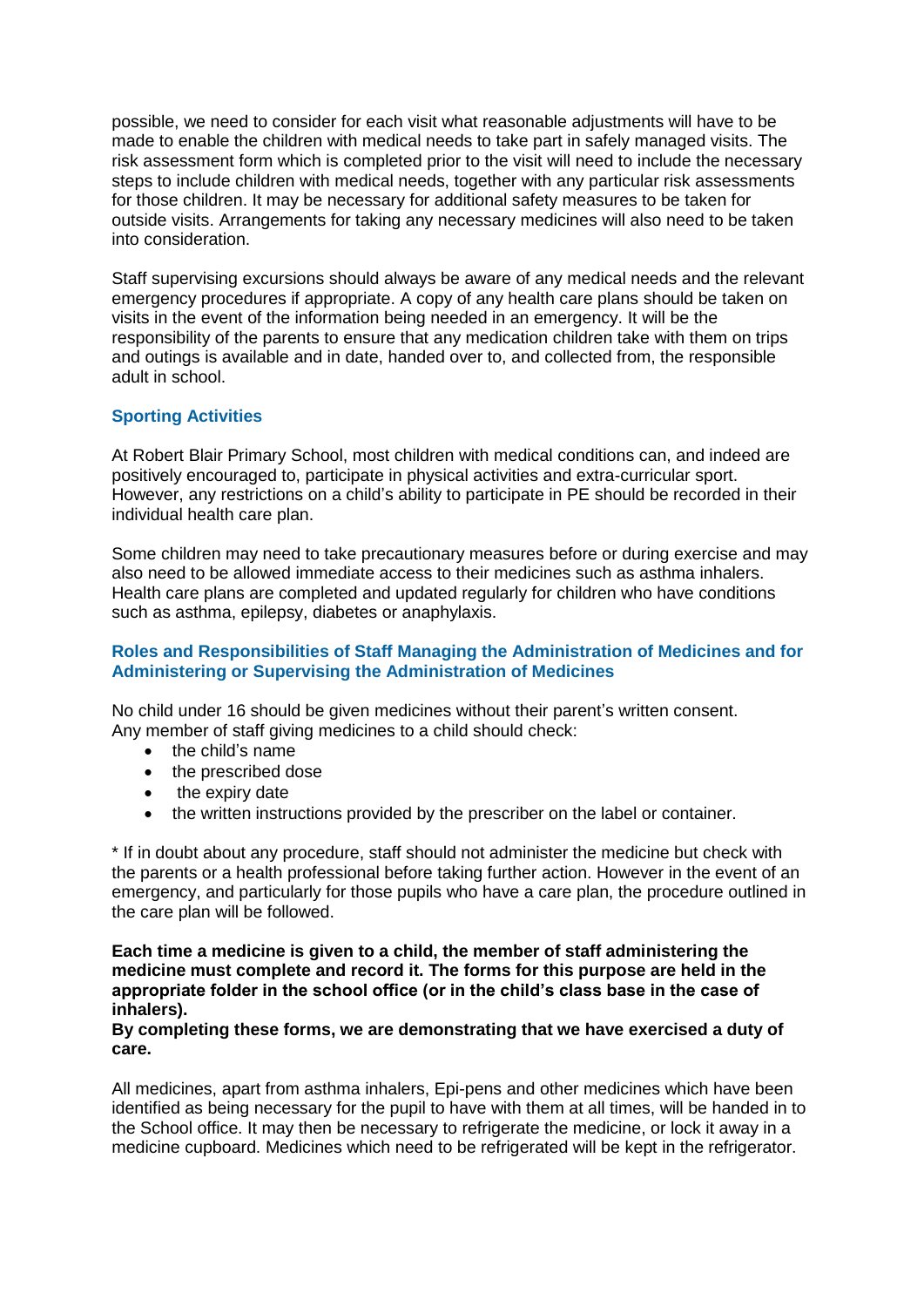There will be adult only access to this refrigerator. The medicines in here will need to be stored in their original containers and clearly labelled.

\* The parent of the child taking the medicine will be asked to complete a medication administration consent form in order for the medicine to be taken at school. Parents should tell us about the medicines that their children need to take and provide details of any changes to the prescription or the support required.

# **Self-Management of Medicines (Long Term Condition Such as Asthma)**

It is good practice to support and encourage children, who are able, to take responsibility to manage their own medicines from a relatively early age and we encourage this. Older children, with long-term illness should, whenever possible, assume complete responsibility under the supervision/ agreement of their parent, and in consultation with the school. Under these circumstances, it will be important for the parent to liaise with school to provide information regarding any changes in the medical condition or the medication itself. Consideration will also need to be given to where any medication is going to be securely stored, (e.g. whether it could pose a risk to other children.)

# **Refusing Medicines**

If a child refuses to take medicine, staff should not force them to do so, but should note this in the records. Parents should be informed of the refusal on the same day. If refusal to take medicines results in an emergency, the school's emergency procedures should be followed.

# **Parental Responsibilities in Respect of their Child's Medical Needs**

Parents should tell the School about the medicines that their child needs to take and provide details of any changes to the prescription or the support required. However, staff will also need to make sure that this information is the same as that provided by the prescriber and are consistent with the instructions on the container. Parents will also need to provide school with any information relating to predisposed conditions which we need to be made aware of. Medicines should always be provided in the original container as dispensed by a pharmacist and include the prescriber's instructions. In all cases it is necessary to check that written details include:

- child's name
- name of the medicine
- dose
- method of administration
- time/frequency of administration
- any possible side effects
- expiry date

#### **Situations Where Children May Take Any Non-Prescriptive Medicines**

Non-prescribed medicines will not be administered to pupils at Robert Blair Primary School unless advised by the medical practitioner.

If a child is suffering regularly from frequent or acute pain, the parents should be encouraged to refer the matter to the child's GP. If the medical practitioner deems that any non-prescribed medication, or products used for medicinal purposes such as soothers, cough sweets, throat sweets, lip balm etc. are a clinical requirement, and that not taking them would be detrimental to the child's medical health, then the onus is on the parents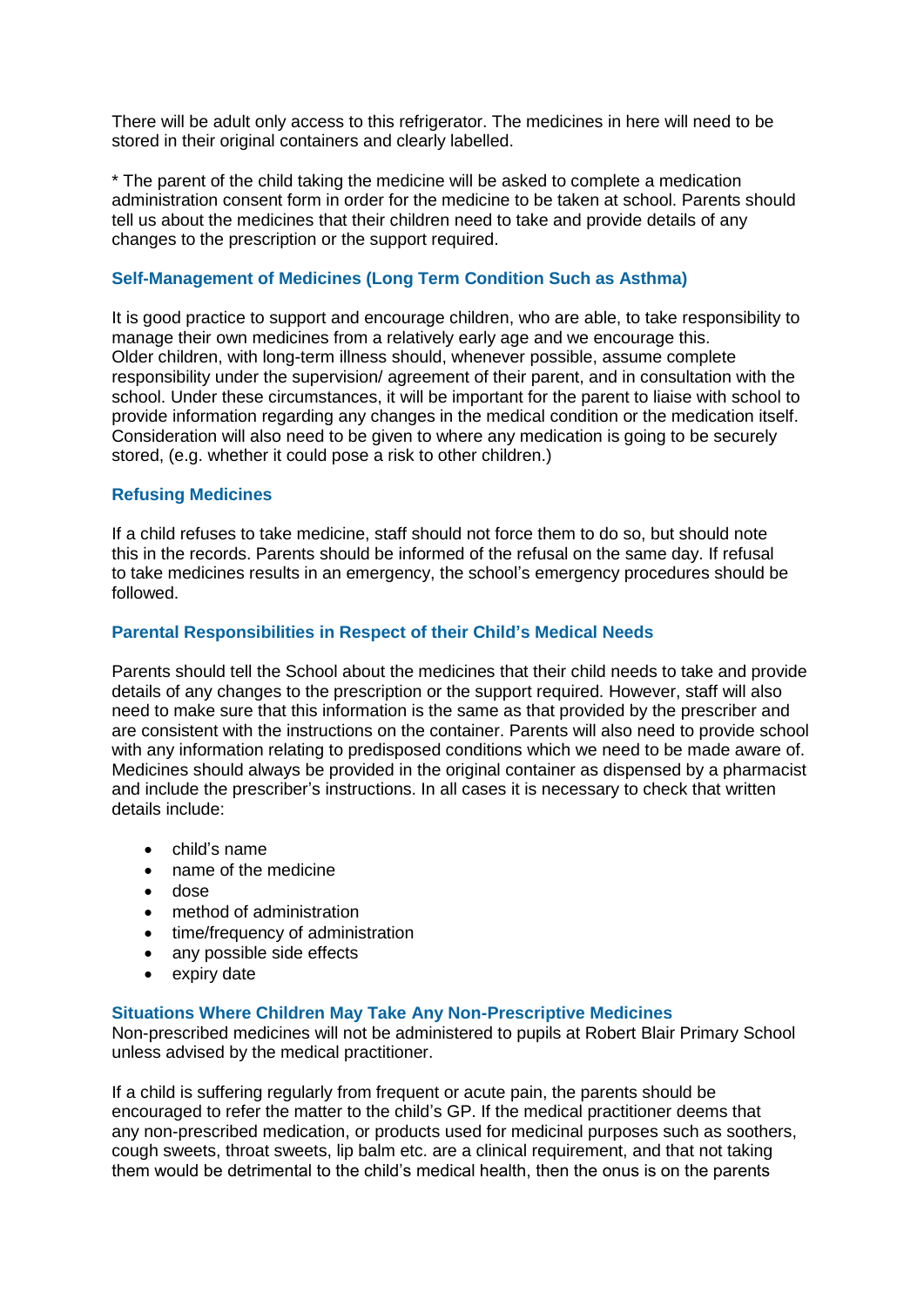providing a note from the practitioner to that effect. Any such products will only be given short term, and will be administered at set times such as break or lunch. The principle here is that if the product is clinically necessary the practitioner will either prescribe or provide notification that it is necessary. Otherwise the assumption is that it is not necessary during school hours.

#### **A CHILD UNDER 16 SHOULD NEVER BE GIVEN ASPIRIN OR MEDICINES CONTAINING IBUPROFEN UNLESS PRESCRIBED BY A DOCTOR. THEREFORE, WE WILL NOT BE ABLE TO ADMINISTER THESE MEDICINES WITHOUT A DOCTOR'S PRESCRIPTION.**

# **Sun cream**

Parents are requested to apply liberally first thing in the morning before school. On very hot days, children may independently reapply in afternoon if outside for Games. Sun cream would need to be clearly labelled, and kept in a box by the class teacher.

#### **Long Term Medical Needs**

It is important to have sufficient information about the medical condition of any child with long-term medical needs. A health care plan for these children, involving the parents and the relevant health professionals, will enable the appropriate support to be provided.

The health care plan will include:

- details of the child's condition
- any special requirement e.g. dietary needs, pre-activity precautions
- any side-effects of the medicines
- what constitutes an emergency
- what action to take in an emergency
- what not to do in the event of an emergency
- who to contact in an emergency
- the role the staff can play.

#### **Staff Training**

Staff regularly have training in a variety of health issues, the treatment of general injuries, diabetes awareness etc. First Aid training is also available to staff. Staff are also aware of the procedure for cleaning a wound, the type of dressing to apply and understand the need to contact parents in an emergency.

# **First Aid Kits**

These are checked and updated regularly and are in clearly marked positions around school.

# **See also: First Aid Practice Guidelines Ref: Supporting pupils at school with medical conditions Dec 2015 DfE Department for Education and Skills**

#### **See Appendices for:-**

- **1. Medical information letter**
- **2. Pupil Health /Medical Information Form and cover letter**
- **3. Record of medicines administered to an individual child**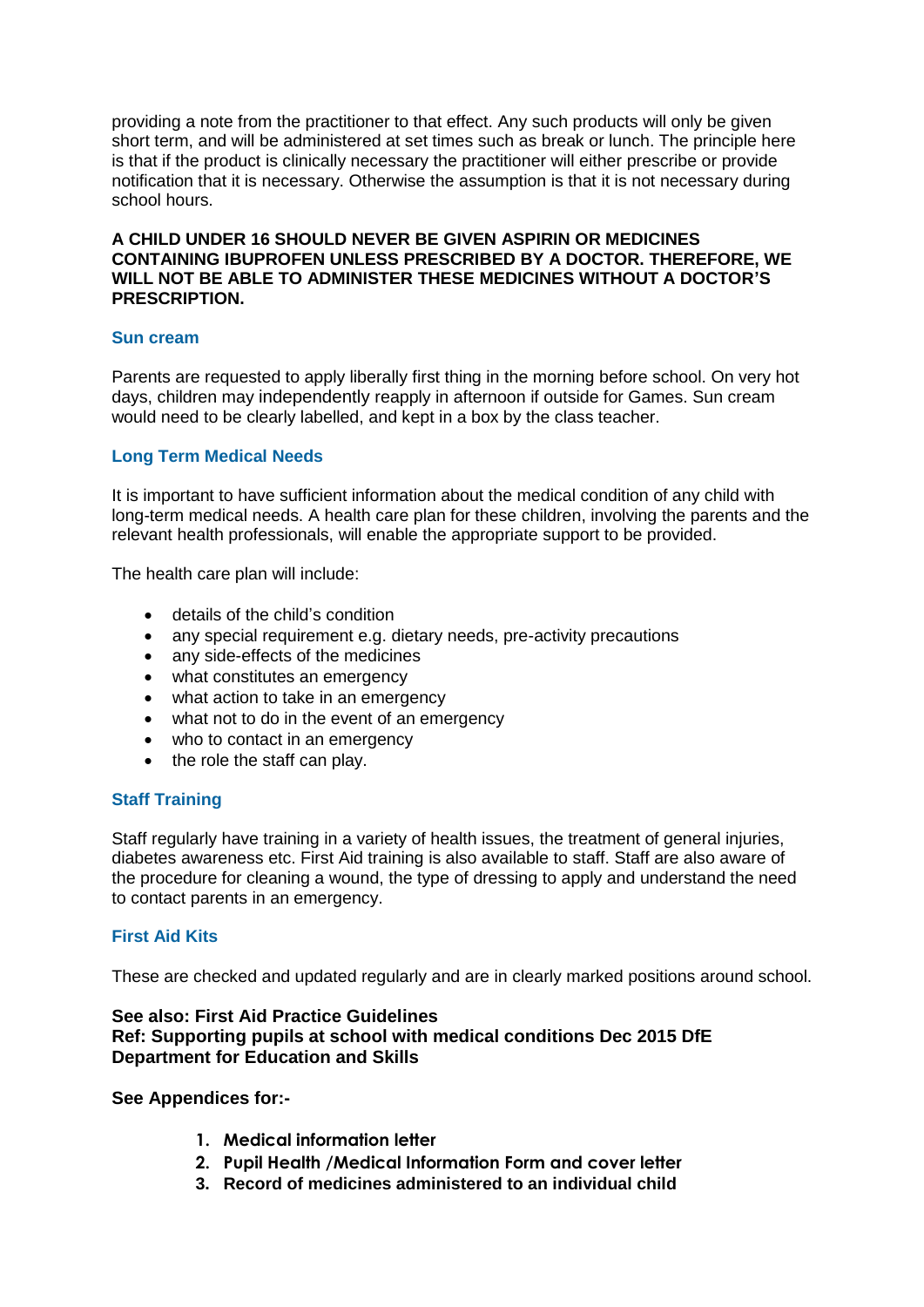# **Appendix One: Medical information letter (dates/detail to be edited as appropriate)**

Dear Parents/Carers,

# **Pupil Health/Medical Information**

We are currently updating our records and need to know if your child has any health/medical issues, so that we can provide a care plan for them in school.

We can administer prescribed medication in school on receipt of a parental/carer consent form and a letter with a diagnosis and administration instructions from the prescribing doctor. Medical consent forms can be obtained from the school office.

Please note that it is parent and carers responsibility to provide the school with any specialist equipment, such as an Epi-pen or Asthma Pump/Inhaler. The school requires two sets of equipment prescribed for each child. It is the parent/carers responsibility to ensure that their child's medication is in date and to provide new medication when it needs replacing.

Please complete the **Pupil Health/Medical Information Form** printed overleaf and return to the school office by Tuesday 19<sup>th</sup> September.

I will be available in the meeting room on Wednesday the 20<sup>th</sup> September from 9am to talk to you about any concerns you have about your child's medical needs. Please let the office know if you are planning to attend on this day.

Yours sincerely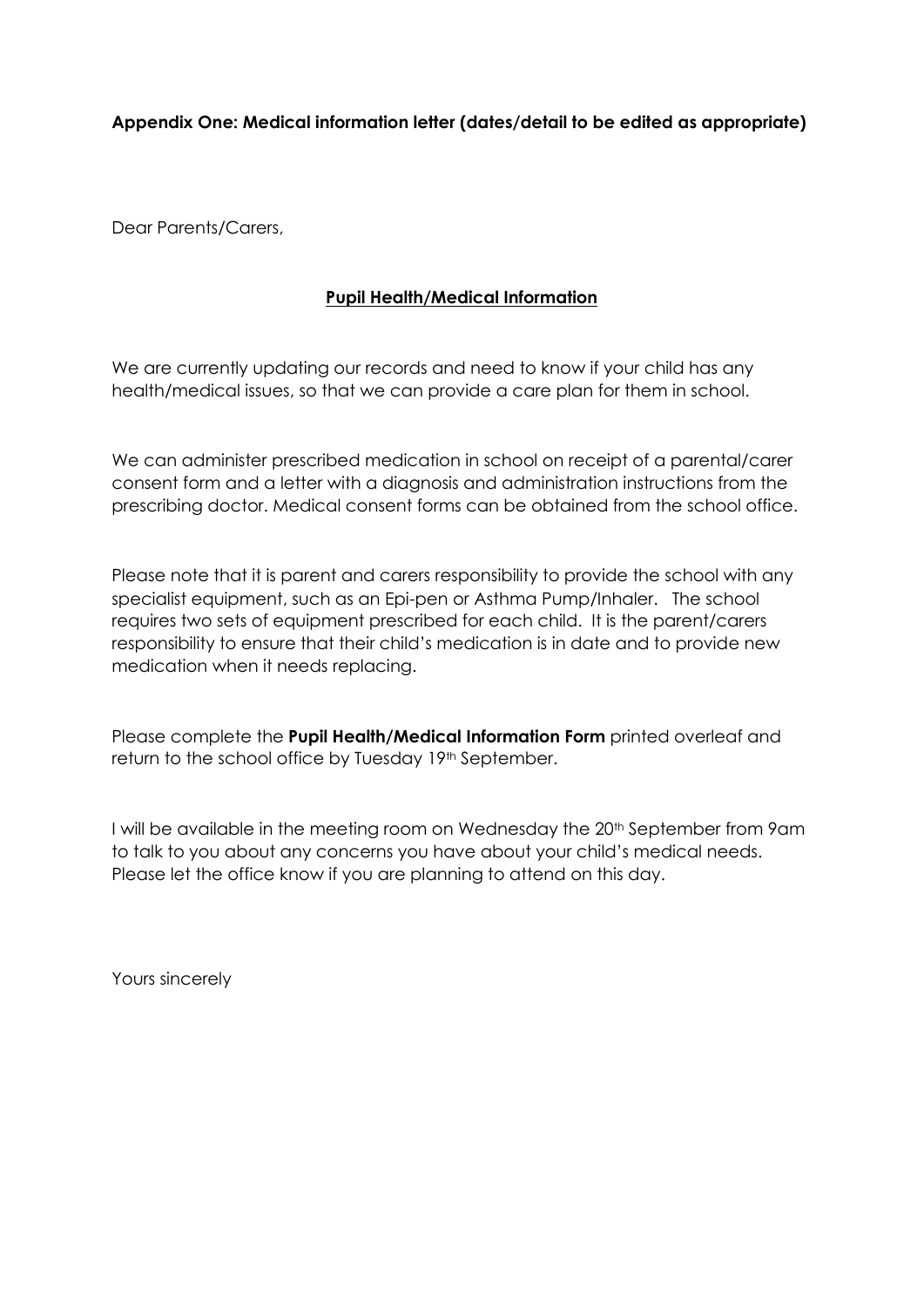# **Appendix Two Pupil Health /Medical Information Form**

| <b>Name of Pupil</b>                                                                   |  |               |                                                                                                               |  |  |  |
|----------------------------------------------------------------------------------------|--|---------------|---------------------------------------------------------------------------------------------------------------|--|--|--|
| <b>Date of Birth</b>                                                                   |  |               |                                                                                                               |  |  |  |
| <b>Class</b>                                                                           |  |               |                                                                                                               |  |  |  |
| <b>Details of health /medical issues</b>                                               |  |               |                                                                                                               |  |  |  |
| the Reception desk).                                                                   |  |               | Details of prescribed medication (please complete a parental/carer consent form available at                  |  |  |  |
| Instructions for administering medication<br>with clear instructions from your doctor) |  |               | (please attach letter from your GP/or specialist Doctor - we can only administer medicines                    |  |  |  |
| School medication consent form completed                                               |  | Yes<br>$\Box$ | No $\square$                                                                                                  |  |  |  |
| (please tick)<br>from your Doctor.                                                     |  |               | * The school can only administer prescribed medication on receipt of a parental/carer consent form and letter |  |  |  |
| Asthma Check List (please tick)                                                        |  |               |                                                                                                               |  |  |  |
| Does your child have Asthma                                                            |  | Yes           | <b>No</b>                                                                                                     |  |  |  |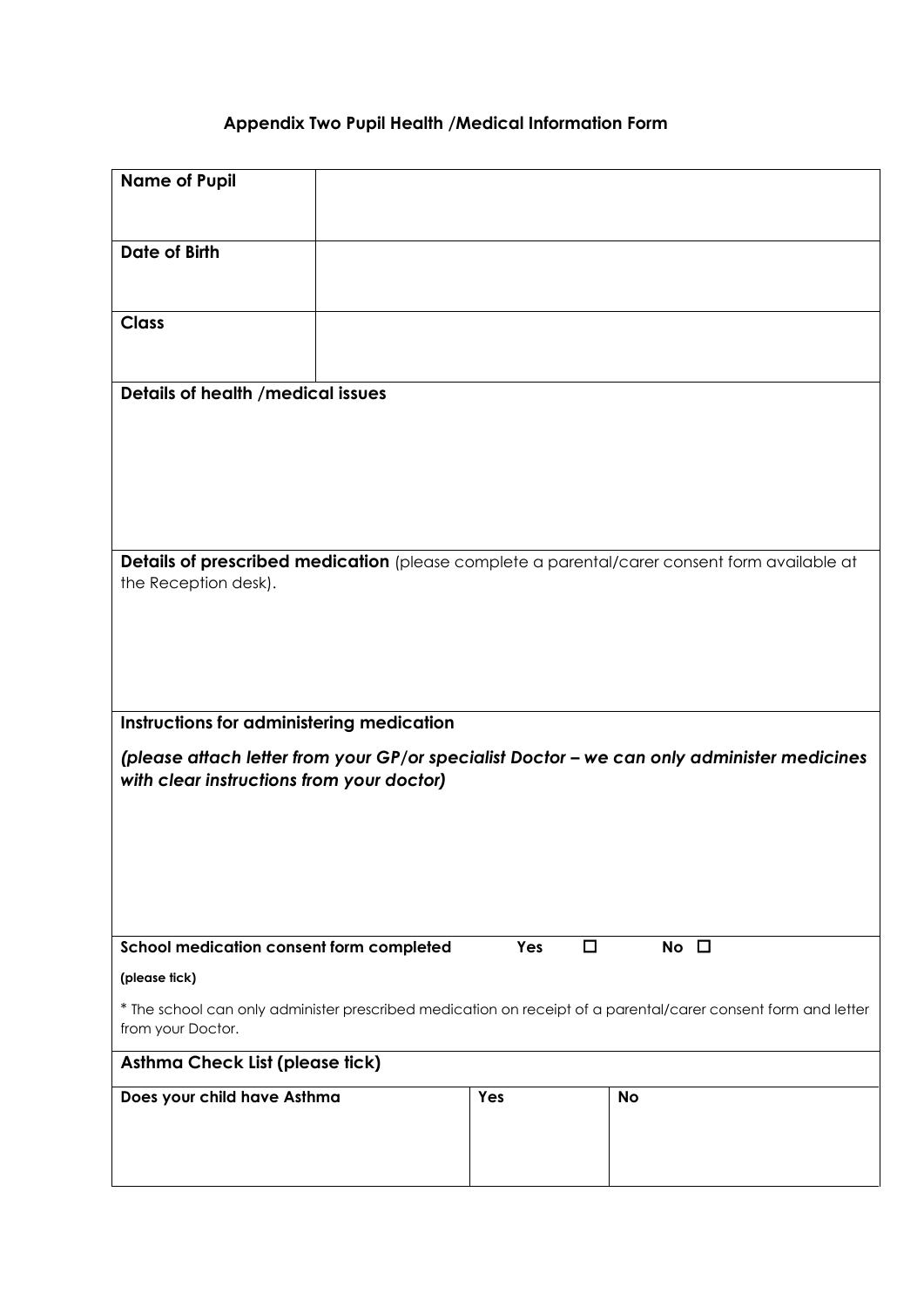| Have you provided equipment for your child<br><b>to use in school</b> (the school requires two sets of<br>equipment one for the class and a back up to be stored<br>in the office)        | Yes  |                            | <b>No</b> |
|-------------------------------------------------------------------------------------------------------------------------------------------------------------------------------------------|------|----------------------------|-----------|
| <b>Allergy Check List (please tick)</b>                                                                                                                                                   |      |                            |           |
| Does your child have a diagnosis of an<br>allergy/allergies from a Doctor? (if so please<br>include letter from your Doctor)                                                              |      | Yes                        | <b>No</b> |
| Have you provided any allergy medication<br>for your child to use in school (the school requires<br>two sets of medication one for the class and a back up<br>to be stored in the office) |      | Yes                        | <b>No</b> |
| Have you provided epi-pen equipment for<br>your child to use in school (the school requires<br>two sets of equipment one for the class and a back up<br>to be stored in the office)       |      | Yes                        | <b>No</b> |
| <b>Emergency Contact Details</b> Please provide 2 emergency contact details for medical emergencies                                                                                       |      |                            |           |
| Name:                                                                                                                                                                                     |      | Name:                      |           |
| Relationship to the child:                                                                                                                                                                |      | Relationship to the child: |           |
| telephone numbers:                                                                                                                                                                        |      | telephone numbers:         |           |
| Signed by                                                                                                                                                                                 | Date |                            |           |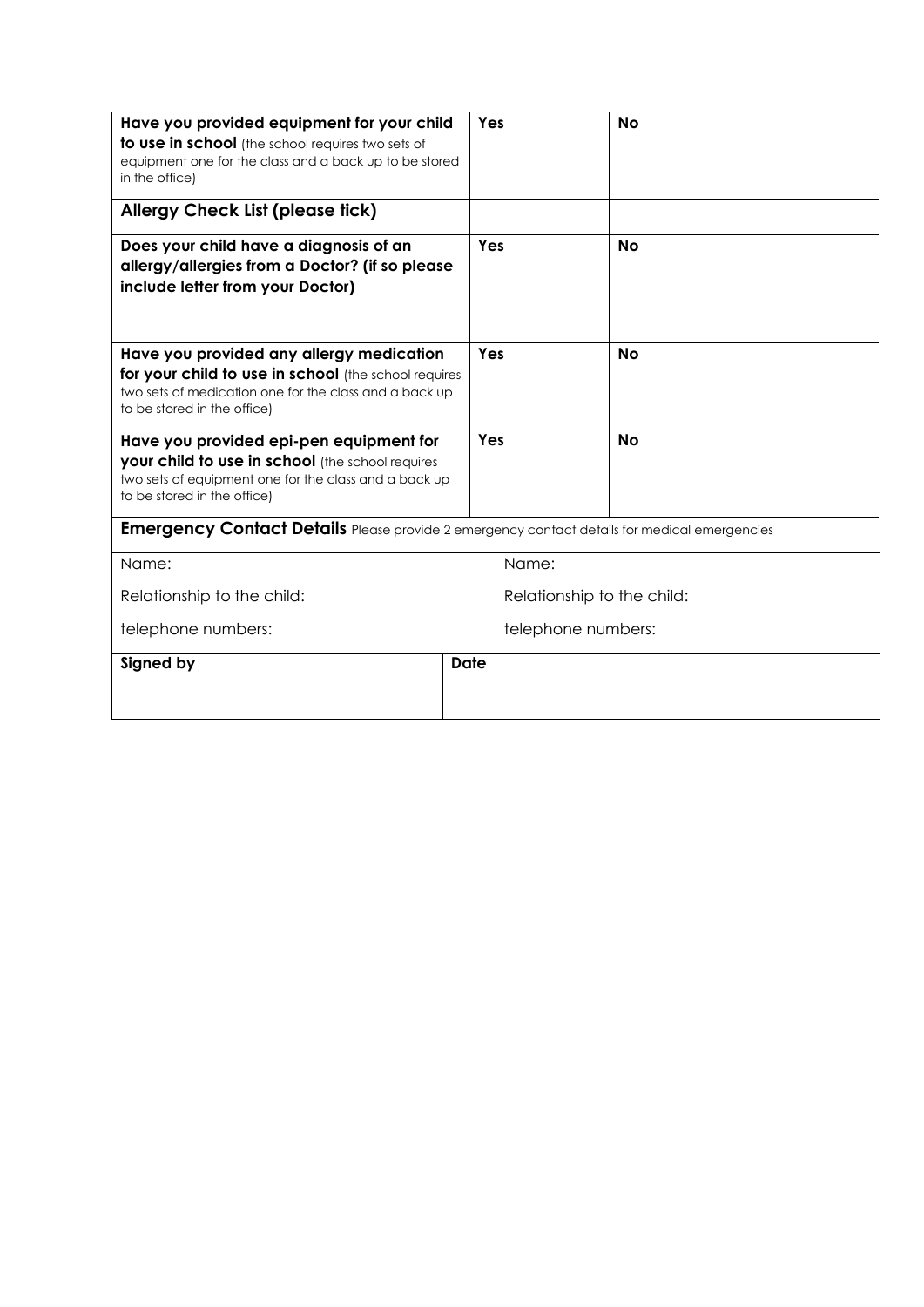**Appendix Three: Record of medicines administered to an individual child**

| Name of child                |  |
|------------------------------|--|
| Date medicine provided by    |  |
| parent                       |  |
| Quantity received (2 sets of |  |
| prescription needed)         |  |
| Name and strength of         |  |
| medicine                     |  |
| <b>Expiry date</b>           |  |
| Dosage and frequency         |  |
| Any possible side effects    |  |
| <b>Parent signature</b>      |  |

|                | Monday | Tuesday | Wednesday | Thursday | Friday |
|----------------|--------|---------|-----------|----------|--------|
| Date           |        |         |           |          |        |
| Time given     |        |         |           |          |        |
| Dose given     |        |         |           |          |        |
| Name of staff  |        |         |           |          |        |
| Staff initials |        |         |           |          |        |

|                | Monday | Tuesday | Wednesday | Thursday | Friday |
|----------------|--------|---------|-----------|----------|--------|
| Date           |        |         |           |          |        |
| Time given     |        |         |           |          |        |
| Dose given     |        |         |           |          |        |
| Name of staff  |        |         |           |          |        |
| Staff initials |        |         |           |          |        |

|                | Monday | Tuesday | Wednesday | Thursday | Friday |
|----------------|--------|---------|-----------|----------|--------|
| Date           |        |         |           |          |        |
| Time given     |        |         |           |          |        |
| Dose given     |        |         |           |          |        |
| Name of staff  |        |         |           |          |        |
| Staff initials |        |         |           |          |        |

|                | Monday | Tuesday | Wednesday | Thursday | Friday |
|----------------|--------|---------|-----------|----------|--------|
| Date           |        |         |           |          |        |
| Time given     |        |         |           |          |        |
| Dose given     |        |         |           |          |        |
| Name of staff  |        |         |           |          |        |
| Staff initials |        |         |           |          |        |

|      | Mondav | uesday | Wednesdav | --<br>้ hursdav | $ \cdot$<br>Fridav |
|------|--------|--------|-----------|-----------------|--------------------|
| Date |        |        |           |                 |                    |